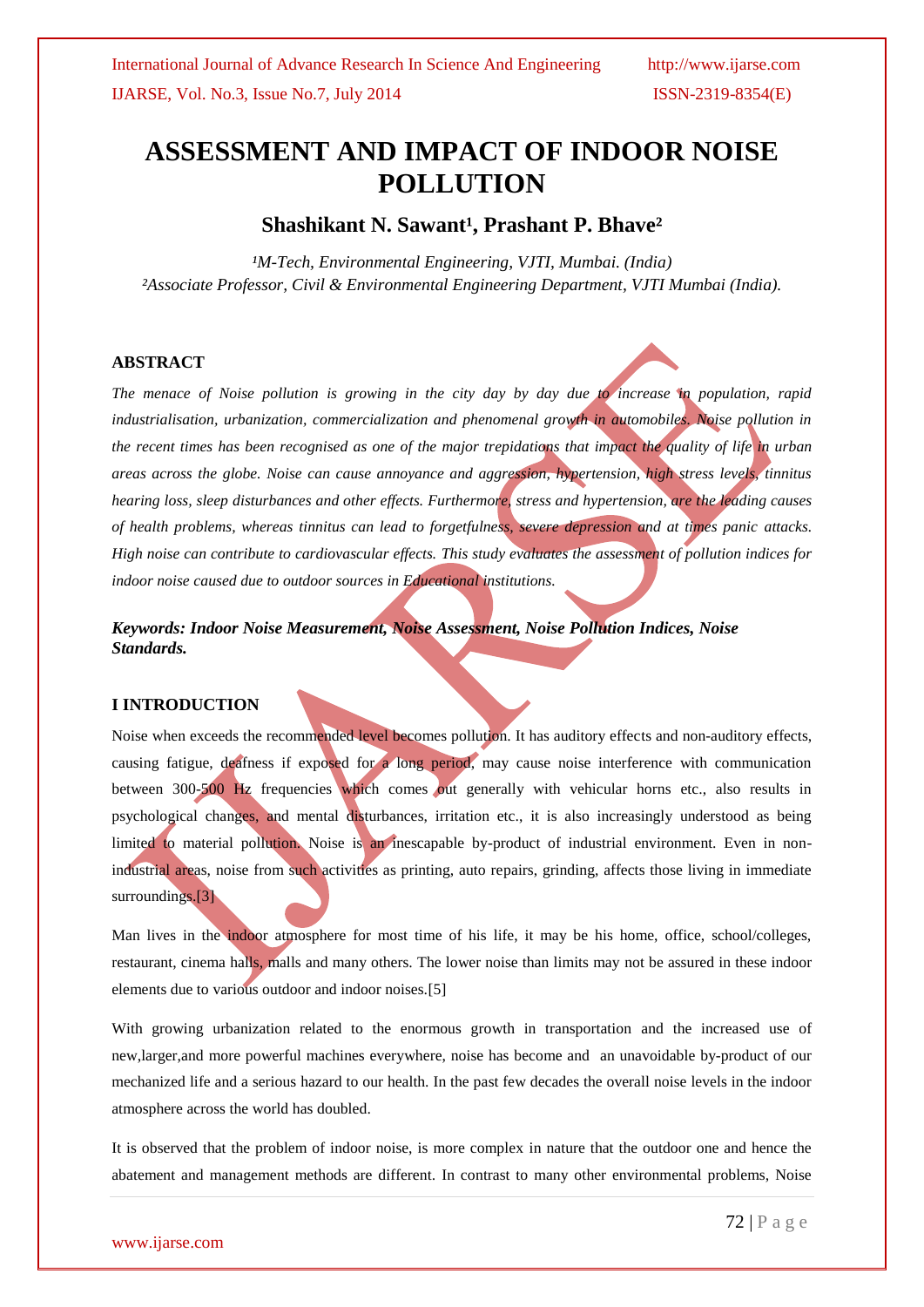pollution continues to grow and it is accompanied by an increasing number of complaints from people exposed to the noise.

The growth in noise pollution is unsustainable because it involves direct, as well as cumulative, adverse health effects. It also adversely affects future generation, and has socio-cultural, esthetic and economic effects.[1]Educational institutions where silence is the prime concern for concentration in studies.[9]

The permissible limits of noise levels for different urban areas prescribed by The Noise Pollution (Regulation and control) Rules, 2000 are given in the Table 1.

|         |                         | Limits in $dB(A), L_{eq}$ |            |  |
|---------|-------------------------|---------------------------|------------|--|
| Sr. No. | <b>Category of Area</b> | Day time                  | Night time |  |
|         | Industrial area         |                           | 70         |  |
|         | Commercial area         | 65                        | 55         |  |
|         | Residential area        | 55                        | 45         |  |
|         | Silence zone            | 50                        | 40         |  |

#### **Table 1: Noise Pollution (Regulation and Control) Rules, 2000**

Note:

1. Day time is reckoned from 6 A.M. To 10 P.M.

2. Night time is reckoned from 10 P.M. and 6 A.M.

#### **II NOISE LEVEL MEASUREMENT**

In acoustics, the logarithm of sound pressure relative to a reference sound pressure is used as a basis for a sound (and noise) exposure measure the physical quantity sound pressure level expressed in decibel (dB).[8]

In most cases, the sound and noise we hear are not steady. Apart from variation in tones, the magnitude or the sound pressure level of a sound or noise changes with time. The equivalent continuous noise level (Leq) is the sound pressure level of a steady sound that has, over a given period, the same energy as fluctuating sound in question.

It was calculated using following equation

$$
L_{eq,T} = 10 \log \left( \frac{1}{n} \sum_{i=1}^{n} 10^{\frac{L_i}{10}} \right)
$$

Where,  $L_i$  = levels observed at 'n' equally spaced times during interval T.

A single noise event is characterized by its sound exposure level. The sound exposure level (SEL) of a noise event, such as the over- flight of an airplane or the passage of a truck, is the equivalent sound level during the event normalized to a period of 1 sec.[8]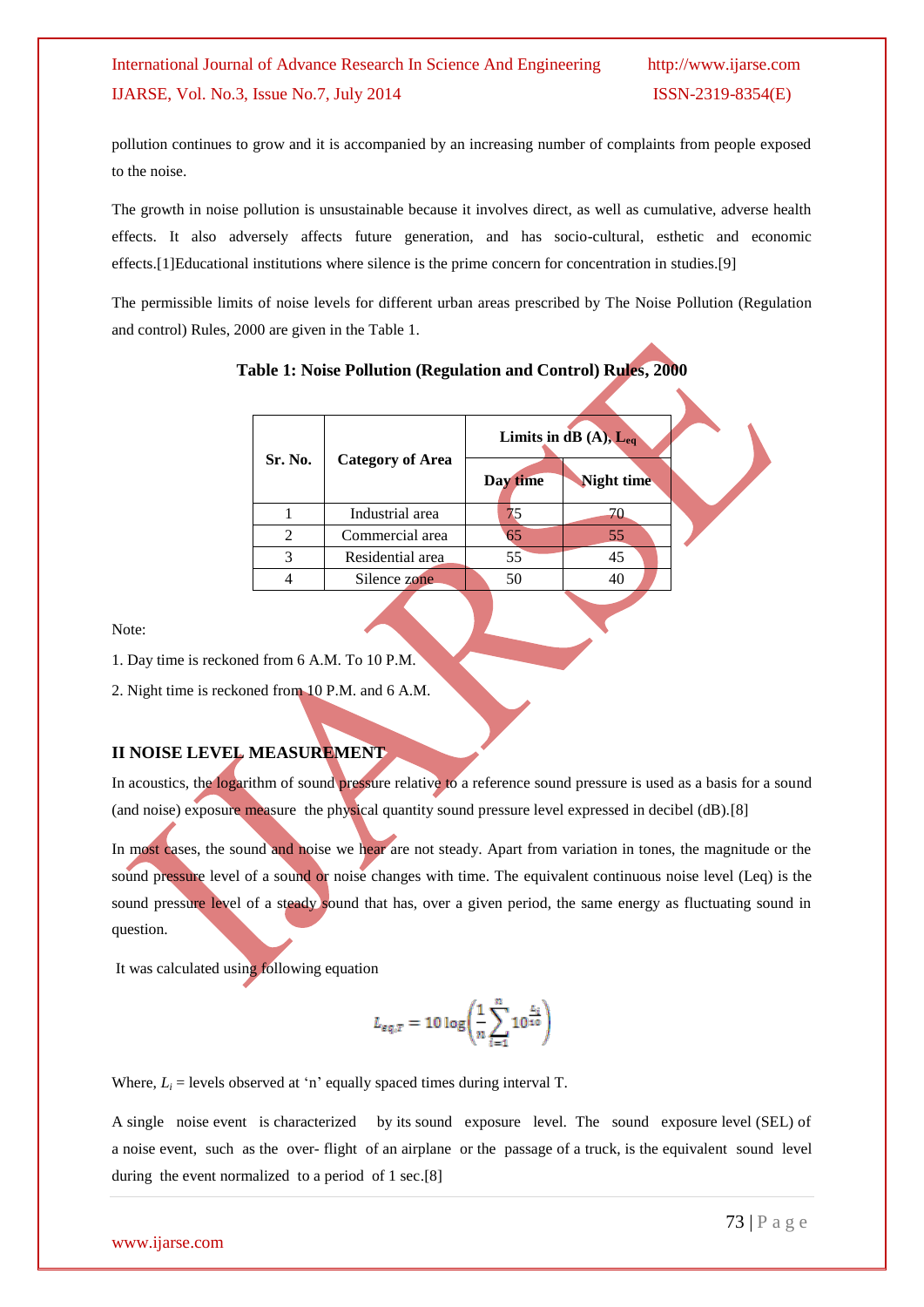In the present study, hourly and day wise Leq has been calculated to compare the results obtained from various locations.

#### **III MATERIALS AND METHODS**

The noise pollution monitoring was carried out at seven locations. Noise level measurement was done for every 30 min time interval from 10:00 hrs. to 17:00 hrs. The noise measurements were made at the fast response mode keeping in view the quickly changing nature of noise levels. All themeasurements were done using recalibrated Sound Level Meters (Type II).

#### **3.1Sound level meter**

Generally 'Sound Level Meter' is an instrument used for measurement of sound (noise). This instrument measures the sound in approximately same way as human ear perceives it, i.e. in terms of pressure difference.

The sound level meter normally comprise of a microphone, preamplifier, an input amplifier and attenuator weighting networks, an output amplifier and an indicating devices.

Some sound level meters measures the noise as linear Sound Pressure Level (SPL), while some directly as noise equivalent level  $(L_{eq})$ . The instrument used for this survey directly measured the sound in terms of  $L_{eq}$ .

#### **3.2 Field Measurements**

The monitoring was carried out in The Indoor atmosphereof VJTI College at the following places.

- 1) College Office
- 2) Class Room
- 3) Hostel Room
- 4) Library
- 5) Laboratory

#### **IV RESULTS AND DISCUSSION**

The noise monitoring data was collected in real times. No frequency analysis was done at this point. The parameters which were recorded during the noise monitoring are SPL, Leq, SEL, maxL, minL. These values so obtained are plotted against time on X- axis ie Time vs. dB. The graphs so obtained give the intensity of parameters, which were generally on higher side of guide lines values.

In office area, there was no noise source, but it was a visitor's area. The noise level was found to be 65.6 dB which was more than the guideline value.

The guideline value for the classroom, which comes under the silent zones, is 50 dB Leq daytime by the Noise Pollution (Regulation and control) Rules, 2000 of Government of India. As per WHO guidelines, it should be below 35 dB during the classes but the actual value found at the location was 64.2 dB daytime.

In Hostel rooms, the noise source was road traffic, 15 m away from the façade of the hostel building. The passing vehicles honk horns, breaking noise along with the acceleration of the different vehicles. The noise level was found to be 60.3 dB therefore there was no violation of the limit.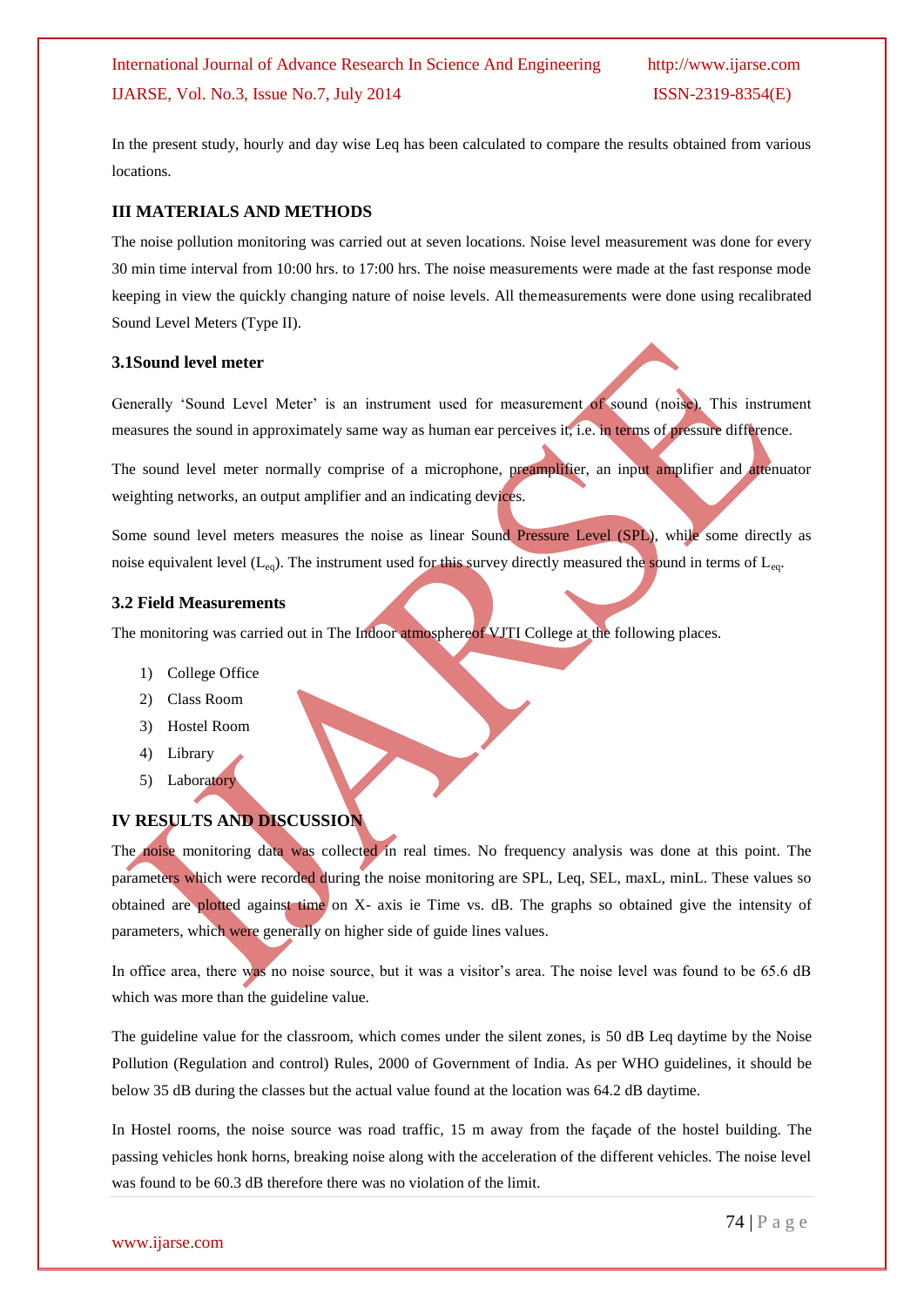The guidelines value for the Library is same as that of above stated indoor atmosphere. The actual value was 65.6 dB daytime.

In Laboratory, the outdoor source is ground floor canteen where related activities were going on from morning to evening. Also the quadrangle where students often gather during college time. The actual value recorded was 64.2 dB which was more than 50 dB.

The Noise pollution law states that, if Leq value rises above the stipulated value by difference of more than 10 dB, it shall be considered as the violation of norms.

#### **Table 1:Noise level in College Office**

|                | <b>College Office</b> |            |      |       |      |      |
|----------------|-----------------------|------------|------|-------|------|------|
| Sr.No          | Time Interval (min)   | <b>SPL</b> | Leq  | SEL.  | Lmax | Lmin |
| 1              | 10                    | 69.7       | 63.1 | 89.5  | 80.1 | 53.1 |
| $\overline{2}$ | 10.3                  | 66.1       | 62.5 | 92.6  | 80.1 | 53.1 |
| 3              | 11                    | 62.5       | 63.9 | 98.3  | 81.3 | 53.1 |
| 4              | 11.3                  | 69.7       | 64.2 | 100.7 | 88.3 | 53.1 |
| 5              | 12                    | 71.9       | 64.5 | 102.5 | 88.3 | 53.1 |
| 6              | 12.3                  | 62.7       | 64.5 | 103.5 | 88.3 | 53.1 |
| 7              | 1                     | 60.4       | 64.7 | 104.7 | 88.3 | 53.1 |
|                |                       |            |      |       |      |      |
| 8              | $\overline{2}$        | 60.9       | 66.6 | 94.6  | 84.6 | 55.4 |
| 9              | 2.3                   | 70.5       | 67.8 | 99.2  | 84.6 | 54.9 |
| 10             | 3                     | 62.5       | 66.7 | 101.5 | 89.7 | 54.3 |
| 11             | 3.3                   | 58.3       | 66   | 102.5 | 89.7 | 54   |
| 12             | 4                     | 57.8       | 65.4 | 103.4 | 89.7 | 53.9 |
| 13             | 4.3                   | 57.2       | 65.9 | 105.3 | 89.7 | 53.8 |
| 14             | 5                     | 58.1       | 65.5 | 105.5 | 89.7 | 53.7 |



#### **Fig: 2: Noise level variation in College Office**



**Fig: 1: Noise level variation in College Office**

|                | <b>Class Room</b>   |            |      |            |      |      |
|----------------|---------------------|------------|------|------------|------|------|
| Sr.No          | Time Interval (min) | <b>SPL</b> | Leq  | <b>SEL</b> | Lmax | Lmin |
| 1              | 10                  |            |      |            |      |      |
| $\overline{2}$ | 10.3                | 52.7       | 57   | 89.4       | 79.3 | 48.1 |
| 3              | 11                  | 54.2       | 56.2 | 91.6       | 79.3 | 47.1 |
| 4              | 11.3                | 50.6       | 55.4 | 92.6       | 79.3 | 47.1 |
| 5              | 12                  | 53.1       | 57.2 | 95.7       | 94.2 | 46.6 |
| 6              | 12.3                | 63.7       | 56.9 | 96.3       | 94.2 | 46.6 |
| 7              | 1                   | 58         | 57.4 | 97.4       | 94.2 | 46.6 |
|                |                     |            |      |            |      |      |
| $\bf{g}$       | $\overline{2}$      | 55.7       | 57.9 | 72.2       | 67.6 | 50.3 |
| 9              | 2.3                 | 53.1       | 60.8 | 93.1       | 78.3 | 49.4 |
| 10             | 3                   | 54.6       | 61.5 | 96.8       | 80.3 | 49.4 |
| 11             | 3.3                 | 61.5       | 61.9 | 99.1       | 82.8 | 49.4 |
| 12             | 4                   | 60.1       | 61.5 | 99.9       | 82.8 | 49.4 |
| 13             | 4.3                 | 63         | 61.8 | 101.2      | 82.8 | 49.4 |
| 14             | 5                   | 54.8       | 62.4 | 102.1      | 82.8 | 49.4 |

#### **Table 2: Noise level in Class Room**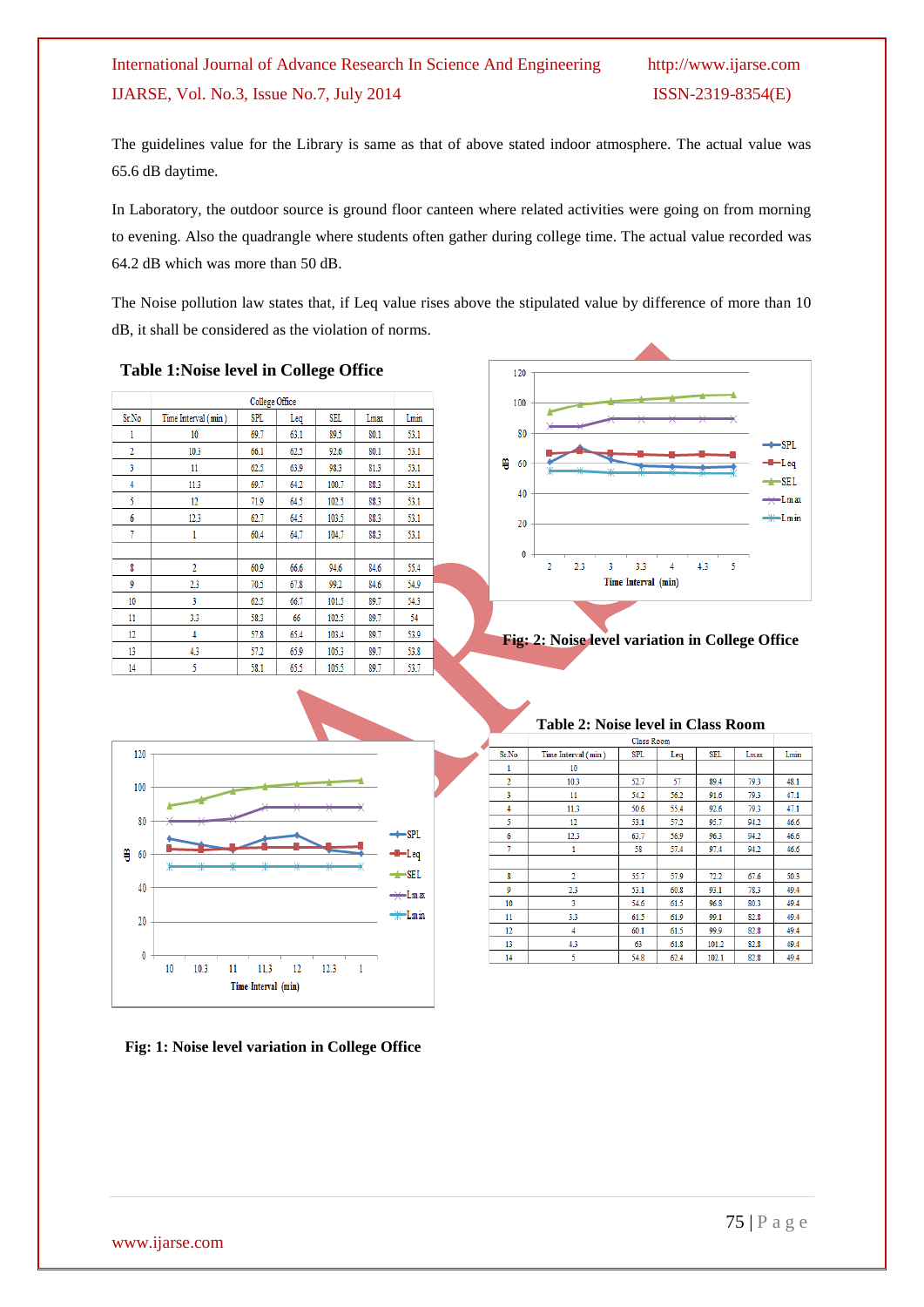

**Fig. 3: Noise level variation in Class Room**



**Fig. 4: Noise level variation in Class Room**

## **Table 4: Pollution Indices in Hostel Room**

| <b>Hostel Room</b> |                     |            |      |      |      |      |
|--------------------|---------------------|------------|------|------|------|------|
| Sr.No              | Time Interval (min) | <b>SPL</b> | Leq  | SEL  | Lmax | Lmin |
| 1                  | 10.3                | 58.8       | 65.1 | 90.7 | 97.3 | 48.1 |
| $\overline{2}$     | 11                  | 60.9       | 61   | 93.6 | 97.3 | 47.6 |
| 3                  | 11.3                | 59.4       | 60.1 | 95.6 | 97.3 | 46.6 |
| 4                  | 12                  | 65.7       | 59.8 | 97.1 | 97.3 | 46.6 |
| 5                  | 12.3                | 59.9       | 59.7 | 98.3 | 97.3 | 46.6 |
| 6                  | 1                   | 76.3       | 60.3 | 99.6 | 97.3 | 46.6 |
|                    |                     |            |      |      |      |      |
| 7                  | $\overline{2}$      | 69.4       | 59.7 | 86.3 | 78.9 | 47.8 |
| 8                  | 2.3                 | 62.3       | 59   | 92.1 | 83.1 | 46.5 |
| 9                  | 3                   | 56.5       | 58.7 | 94.5 | 83.1 | 46.3 |
| 10                 | 3.3                 | 54.3       | 58.5 | 96.4 | 83.1 | 46.3 |
| 11                 | 4                   | 58.7       | 58.4 | 97   | 83.1 | 45.9 |
| 12                 | 4.3                 | 58.8       | 58.4 | 98.1 | 83.1 | 45.9 |
| 13                 | 5                   | 54.5       | 58.3 | 98.7 | 83.1 | 44.2 |







**Fig. 6: Noise level variation in Hostel Room**

#### **Table 5: Noise levels in Library**

|                |                     | Library | − J  |       |      |      |
|----------------|---------------------|---------|------|-------|------|------|
| Sr.No          | Time Interval (min) | SPL     | Leq  | SEL.  | Lmax | Lmin |
| 1              | 10                  | 58.2    | 60.7 | 86.5  | 91   | 48.7 |
| $\overline{2}$ | 10.3                | 59      | 60.8 | 91    | 91   | 48   |
| 3              | 11                  | 60.6    | 65.2 | 99.7  | 91   | 48   |
| 4              | 11.3                | 64.3    | 65.1 | 101.6 | 91   | 48   |
| 5              | 12                  | 70.7    | 65.7 | 103.6 | 91   | 48   |
| 6              | 12.3                | 60.8    | 65.6 | 104.5 | 91   | 48   |
| 7              | 1                   | 65.1    | 65.6 | 105.5 | 91   | 48   |
|                |                     |         |      |       |      |      |
| 8              | $\overline{2}$      | 60.4    | 61.5 | 89.1  | 85.4 | 50   |
| 9              | 2.3                 | 66      | 61.4 | 90.6  | 85.4 | 50   |
| 10             | 3                   | 65      | 63.9 | 98.3  | 87.1 | 50   |
| 11             | 3.3                 | 70.3    | 64.4 | 100.6 | 92.4 | 50   |
| 12             | 4                   | 63.9    | 64.3 | 102.1 | 92.4 | 50   |
| 13             | 4.3                 | 60.6    | 64.7 | 102.8 | 92.4 | 50   |
| 14             | 5                   | 56.1    | 64.4 | 104.1 | 92.4 | 50   |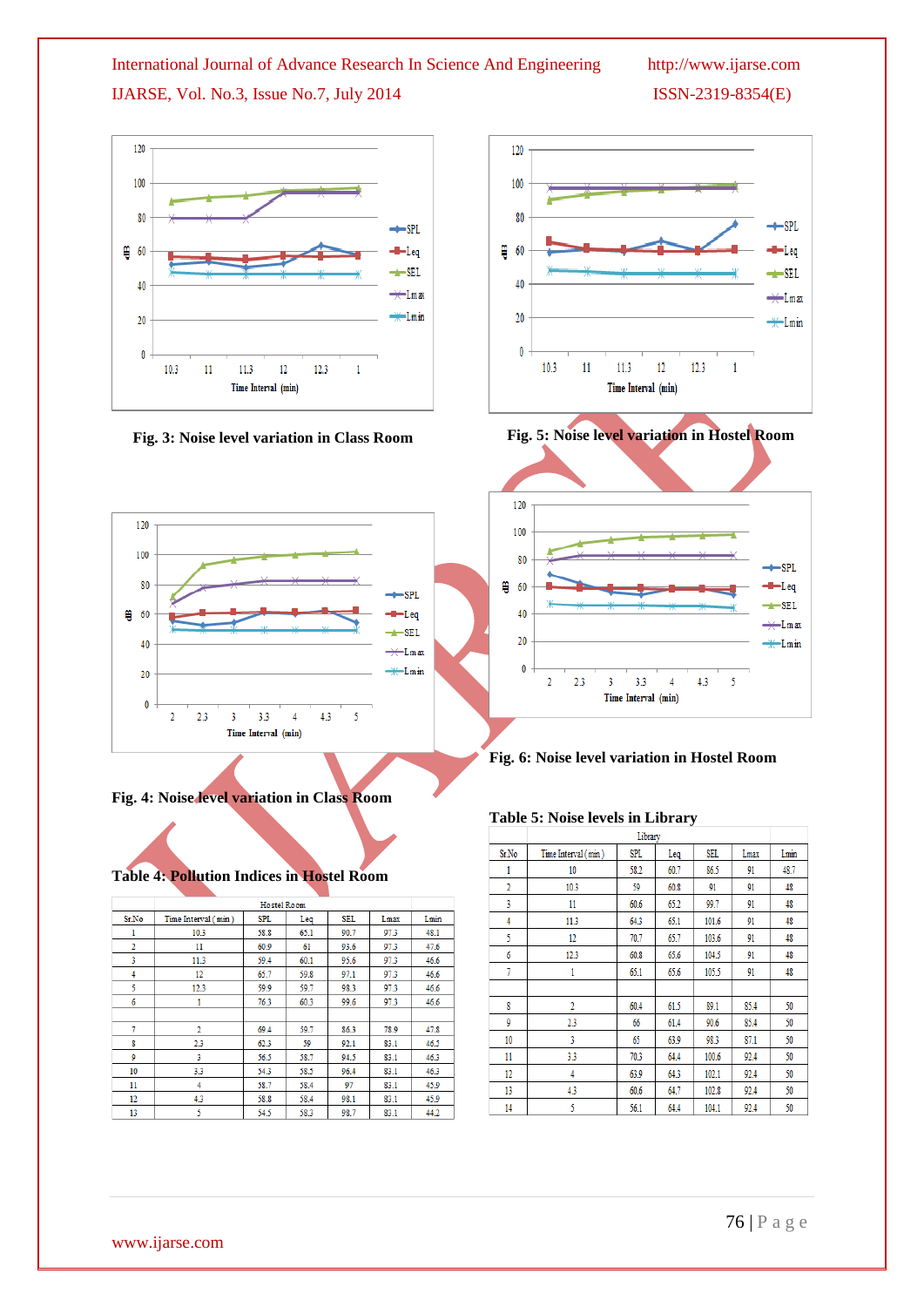#### **Table 6: Noise levelsin Laboratory**



**Fig 9: Noiselevel variation in Laboratory**

### **V CONCLUSION**

Noise is complicated affair and indoor noise is intricate derivative of noise. Sometimes noise reduction measures do not require a single approach to be used. The analyses revealed that the noise level in college premises was high during working hours in day time.

Following noise control approaches should be adopted.

**Fig. 8: Noise level variation in Library**

- a) Measures to limit the noise at the source.
- b) Noise control within the sound transmission path.
- c) Protection at the receiver's site.
- d) Land use planning.